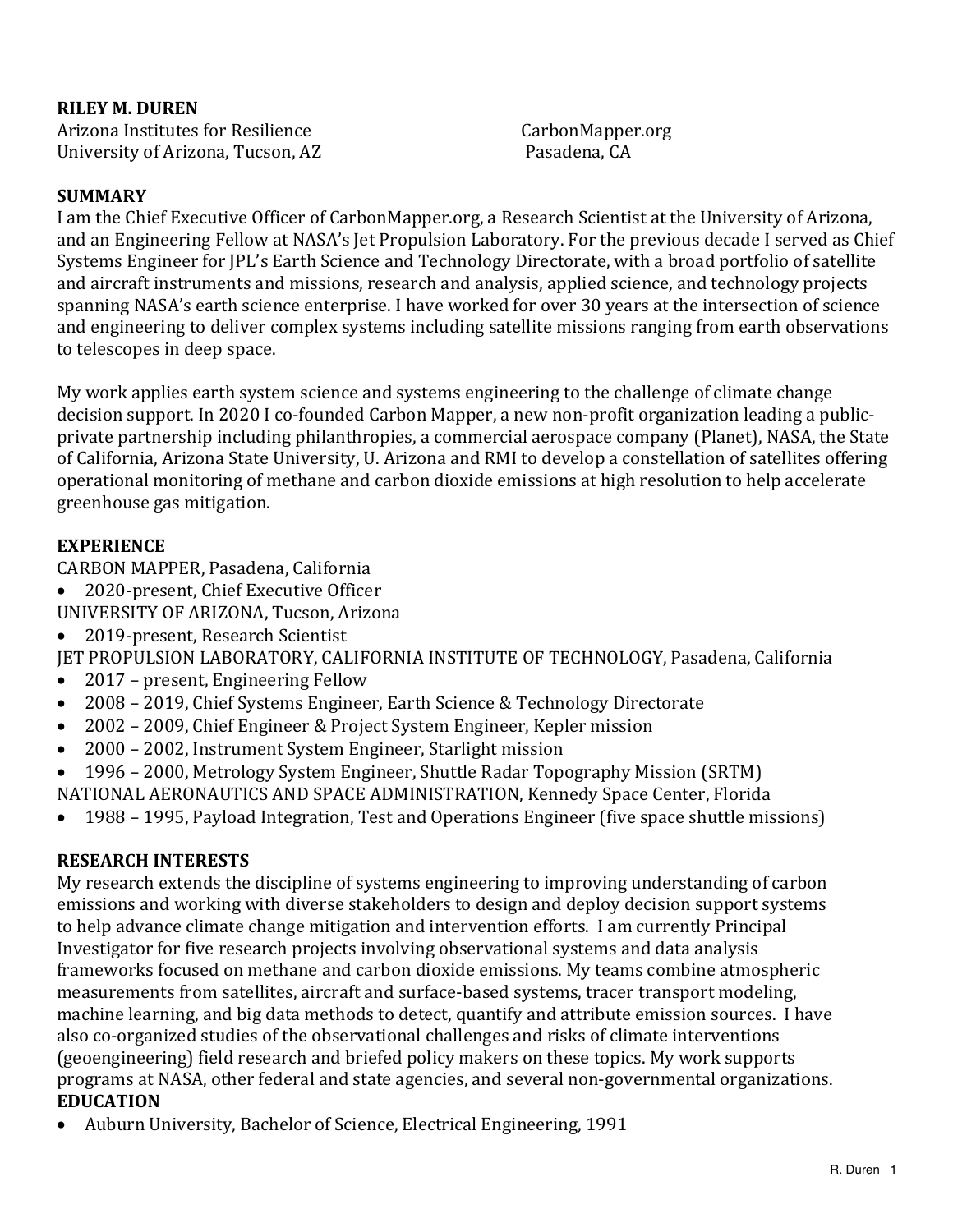### **HONORS**

- **JPL Mariner Award (2016)**
- UN Climate Summit, Big Data Project to Watch: Megacities Carbon Project (2014)
- National Academy of Engineering Gilbreth Lecture (2013)
- Engineer's Council Distinguished Engineering Achievement Award (2012)
- NASA Exceptional Achievement Medals (2001 & 2010)
- NASA Systems Engineering Excellence Award (2010)
- NASA Group Achievement Awards (7 total, 1991-2013)

## **COMMITTEE SERVICE**

- National Academy of Science: Committee on Developing a Research Agenda for Carbon Dioxide Removal and Sequestration (2017-2018)
- United States Carbon Cycle Science Program:  $2<sup>nd</sup>$  State Of the Carbon Cycle Report Writing Team, Decision Support and Urban Chapters (2016-2018)
- California Council on Science & Technology: Steering Committee for Long-term Viability of Natural Gas Storage Facilities (2017-2018)
- Integrated Global Greenhouse Gas Information System, Science Team (2015-present)
- NASA Plankton, Aerosol, Cloud, and ocean Ecosystem (PACE): Standing Review Board (2017 2018)
- External Advisory Board, NYU Center for Urban Science & Policy (2016-2018)
- External Advisory Board, Greenhouse Gas Management Institute (2012-2018)
- Multiple NASA ROSES review panels

## **OTHER AFFILIATIONS**

- Adjunct Faculty, Center for Global Discovery and Conservation Science, Arizona State Univ.
- Visiting Researcher, UCLA Joint Institute for Regional Earth System Science & Engineering
- Member, American Geophysical Union

# **PEER-REVIEWED PUBLICATIONS**

- 1. Lauvaux, T., C. Giron, M. Mazzolini, A. d'Aspremont, **R. Duren**, D. Cusworth, D. Shindell, P. Ciais, Assessment of Methane Mitigation Potential of Large Oil and Gas Leaks, *Science*, in press.
- 2. Ehret, Thibaud; De Truchis, Aurélien; Mazzolini, Matthieu; Morel, Jean-Michel; d'Aspremont, Alexandre; Lauvaux, Thomas; **Duren, Riley**; Cusworth, Daniel; Facciolo, Gabriele Global Tracking and Quantification of Oil and Gas Methane Emissions from Recurrent Sentinel-2 Imagery", *Env Sci & Tech.* in review.
- 3. John R. Worden, Daniel Cusworth, Zhen Qu2, Yi Yin3,Yuzhong Zhang A.Anthony Bloom, Shuang Ma, Brendan Byrne, Tia Scarpelli, Joannes D. Maasakkers, David Crisp, **Riley Duren**, and Daniel J. Jacob, The 2019 Methane Budget And Uncertainties At 1 Degree Resolution And Each Country, Through Bayesian Integration Of GOSAT Total Column Methane Data And A Priori Inventory Estimates, *Atmo. Chem. Phys.,*  in review.
- 4. Logan E. Mitchell, John C. Lin, Lucy R. Hutyra, David R. Bowling, Ronald C. Cohen, Kenneth J. Davis, Elizabeth DiGangi, Riley M. Duren, James R. Ehleringer, Clayton Fain, Matthias Falk, Abhinav Guha, Anna Karion, Ralph F. Keeling, Jooil Kim, Natasha L. Miles, Charles. E. Miller, Sally Newman, Diane E. Pataki, Steve Prinzivalli, Xinrong Ren, Andrew Rice, Scott J. Richardson, Maryann Sargent, Britton B. Stephens, Jocelyn C. Turnbull, Kristal R. Verhulst, Felix Vogel, Ray F. Weiss, James Whetstone, Steven C. Wofsy, A Multi-City Urban Atmospheric Greenhouse Gas Measurement Data Synthesis, *Nature Sci.* Data, accepted.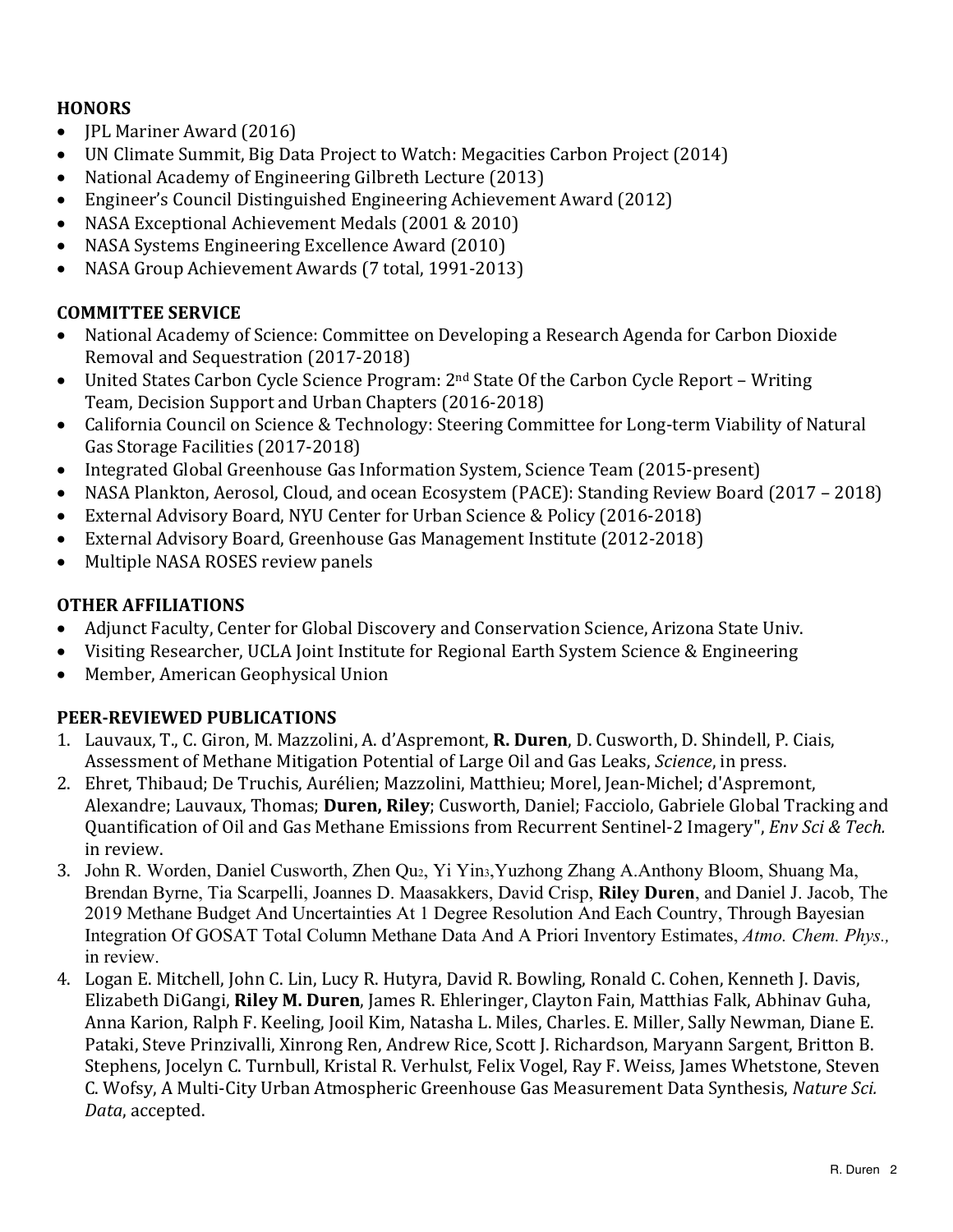- 5. Kourosh Vafi, Talha Rafiq, Sébastien Biraud, Andrew Thorpe, Riley Duren, Francesca M. Hopkins, Methane Super-Emitters in California's Oil Fields, *Nature Comm.*, in review.
- 6. Cusworth, D. H., **Duren, R. M.,** Thorpe, A. K., et al. (2021). Intermittent methane emissions in the Permian basin. *Env Sci & Tech Letters.*
- 7. Cusworth, D. H., **Duren, R. M.,** Thorpe, A. K., Pandey, S., Maasakkers, J. D., Aben, I., et al. (2020). Multisatellite imaging of a gas well blowout enables quantification of total methane emissions. *Geophysical Research Letters*, 47. e2020GL090864. https://doi.org/10.1029/2020GL090864
- 8. Thorpe, A.K., O'Handley, C., Emmitt, G.D., DeCola, P.L., Hopkins, F.M., Yadav, V., Guha, A., Newman, S., Herner, J.D., Falk, M., Duren, R.M. (2021). Improved methane emission estimates using AVIRIS-NG and an Airborne Doppler Wind Lidar, Remote Sensing of Environment.
- 9. Cusworth, D.H., **Duren, R.M.,** Thorpe, Dennison, P.E., Frankenberg, C., Miller, C.E. (2021). Carbon dioxide emissions from power plants can be quantified globally using remote sensing, *AGU Advances*.
- 10. V. Yadav, S. Ghosh, K. Mueller, A. Karion, G. Roest, S.M. Gourdji, I. Lopez-Coto, K. R. Gurney, N. Parazoo, K. R. Verhulst, J. Kim, S. Prinzivalli, C. Fain, T. Nehrkorn, M. Mountain, R. F. Keeling, R. F. Weiss, R. **Duren,** C. E. Miller, J. Whetstone. The impact of COVID-19 on CO2 emissions in the Los Angeles and Washington DC/Baltimore metropolitan areas. Geophysical Research Letters 48, e2021GL092744.
- 11. Irakulis-Loitxate, I., et al Satellite-based Survey of Extreme Methane Emissions in the Permian Basin, *Science Advances*.
- 12. Cusworth, D. H., **Duren, R. M.**, Yadav, V., Thorpe, A. K., Verhulst, K., Sander, S., et al. (2020). Synthesis of methane observations across scales: Strategies for deploying a multitiered observing network. *Geophys. Res. Let.*, *47*, e2020GL087869. https://doi.org/10.1029/2020GL087869
- 13. Miller, J.B., S.J. Lehman, K. Verhulst, C.E. Miller, R.Duren, V.Yadav, S. Newman, C. Sloop (2020), Large and seasonally varying biospheric  $CO<sub>2</sub>$  fluxes in the Los Angeles megacity revealed by atmospheric radiocarbon, *Proc. Natl Acad. Sci.*
- 14. Borchardt, J., Gerilowski, K., Krautwurst, S., Bovensmann, H., Thorpe, A. K., Thompson, D. R., Frankenberg, C., Miller, C. E., Duren, R. M., and Burrows, J. P.: Detection and Quantification of CH<sub>4</sub> Plumes using the WFM-DOAS retrieval on AVIRIS-NG hyperspectral data, Atmos. Meas. Tech. Discuss., https://doi.org/10.5194/amt-2020-275, 2020.
- 15. Thorpe, A.K., **Duren, R.,** Conley, S., Prasad, K., Bue, B., Yadav, V., Foster, K., Rafiq, T., Hopkins, F., Smith, M. and Fischer, M.L (2020)., Methane emissions from natural gas storage in California, *Env. Res. Let.*
- 16. Borucki, W., J. Jenkins, R. Duren, Science Merit Function for the KEPLER Mission, *JATIS*, in press.
- 17. Rafiq, T., **R. Duren,** A. Thorpe, K. Foster, R.Patarsuk, C.E. Miller, and F.M. Hopkins (2020), Source Attribution of Methane Point Source Emissions using Airborne Imaging Spectroscopy and the Vista-California Methane Infrastructure Dataset, *Env. Res. Let.*
- 18. Guha, A., S. Newman, D. Fairley, T. M. Dinh, L. Duca, S.C. Conley, M. L. Smith, A. K. Thorpe, **R. M. Duren,** D.H. Cusworth, K. T. Foster, M.L. Fischer, S. Jeong, N. Yesiller, J.L. Hanson, and P. T. Martien, Assessment of Regional Methane Emission Inventories through Airborne Quantification in the San Francisco Bay Area, *Environ. Sci. & Tech.* **2020** *54* (15), 9254-9264 , DOI: 10.1021/acs.est.0c01212
- 19. Cusworth, D.H., Duren, R.M., Thorpe, A.K., Tseng, E., Thompson, D.R., Guha, A., Newman, S., Foster, K., Miller, C.E. (2020). Using remote sensing to detect, validate, and quantify methane emissions from California solid waste operations. *Env. Res. Let.* **15**
- 20. **Duren, R.,** A. Thorpe, K.T. Foster, T. Rafiq, F. M. Hopkins, V. Yadav, B.Bue, D.R. Thompson, S. Conley, N. Colombi, C. Frankenberg, I.McCubbin, M.Eastwood, M.Falk, J. Herner, B. E. Croes, R. Green, C. Miller, California's Methane Super-emitters, *Nature* 575, 180-184 (2019) doi:10.1038/s41586-019-1720-3.
- 21. Ware, J., E.A. Kort, **R. Duren**, K. Verhulst, V. Yadav, Detecting Urban Emissions Changes and Events with a Near Real Time Capable Inversion System, *J. Geophys Res* - *A.* (2019).
- 22. Yaday, V., **R. Duren**, K.Mueller, K.R. Verhulst , T. Nehrkorn, J. Kim, R.F. Weiss, R. Keeling, S.Sander, M. L. Fischer, S.Newman, M. Falk, T. Kuwayama, F. Hopkins, T.Rafiq, J. Whetstone, C. Miller, Spatio-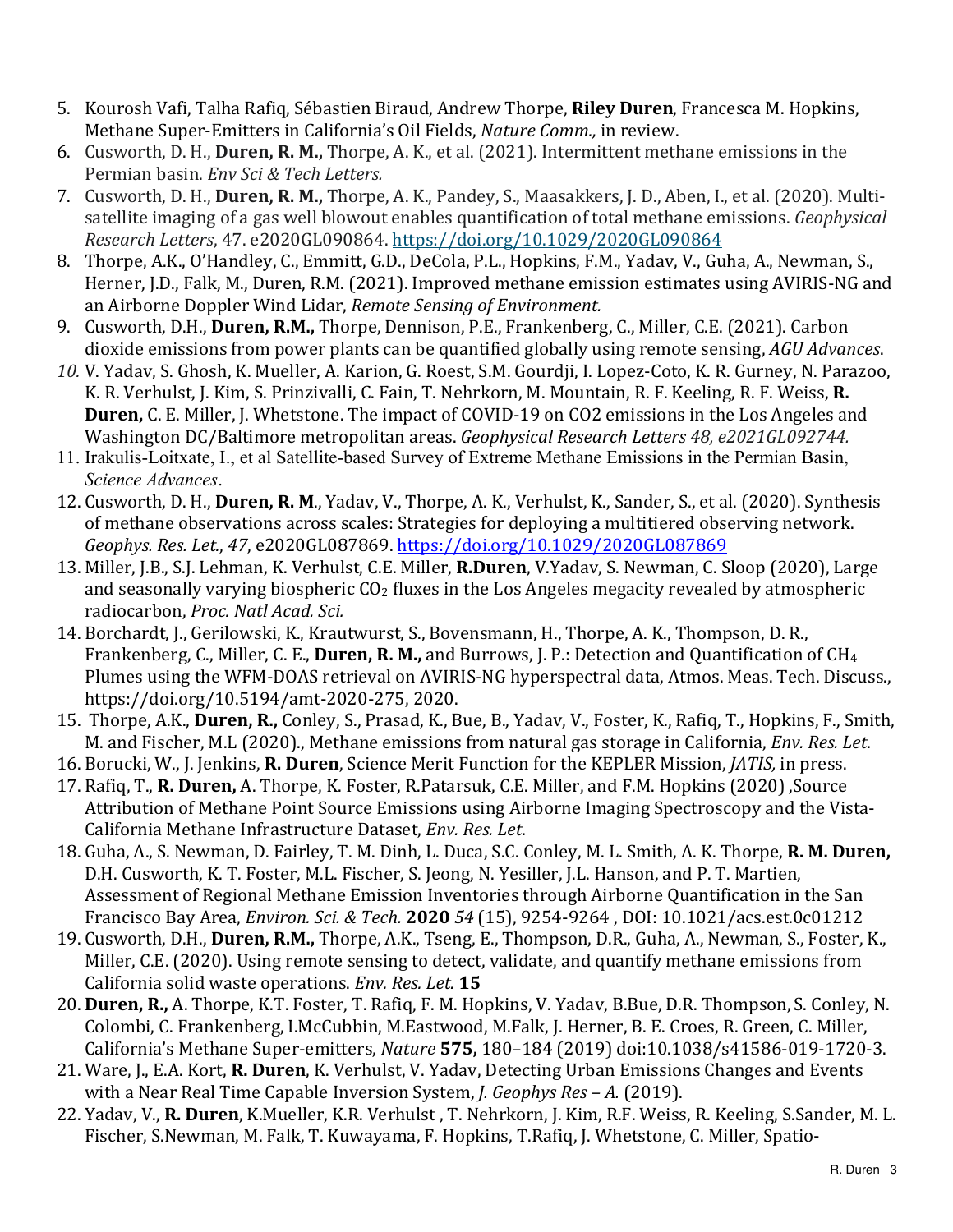temporally resolved methane fluxes from the Los Angeles Megacity, *J. Geophy. Res.* - A. (2019).

- 23. Gurney, K. R., Patarasuk, R., Liang, J., Song, Y., O'Keeffe, D., Rao, P., Whetstone, J. R., **Duren, R. M.,** Eldering, A., and Miller, C.: The Hestia Fossil Fuel  $CO<sub>2</sub>$  Emissions Data Product for the Los Angeles Megacity (Hestia-LA), *Earth Syst. Sci. Data Discuss.*, https://doi.org/10.5194/essd-2018-162 (2019).
- 24. Cusworth, D., Jacob, D., Varon, D., Miller, C.C., Lu, X., Chance, K., Thorpe, A., Duren, R., Miller, C., Thompson, D., Frankenberg, C., Guanter, L., Randles, C., Potential of next-generation imaging spectrometers to detect and quantify methane point sources from space, *Atmos. Meas. Tech.* (2019).
- 25. Kuai, L., O.V. Kalashnikova, F. Hopkins, G. Hulley, H. Lee, M. J. Garay, R. Duren, J. Worden, S.Hook, Quantification of ammonia emissions with high spatial resolution thermal infrared observations from the Hyperspectral Thermal Emission Spectrometer (HyTES) airborne instrument, *JSTARS* (2019).
- 26. Cui., Y.Y, A. Vijayan, M. Falk, Y. Hsu, D. Yin, Z. Zhao, J. Avise, K. Verhulst, L. T. Iraci, M.S. Johnson, Y. Chen, K. Stroud, J.Herner, B. Croes, R.Duren, A multi-platform inversion estimation of statewide and regional methane emissions in California during 2014-2016, *Env. Sci. Tech* (2019).
- 27. He, L., Zhao-Cheng Zeng, T. Pongetti, C. Wong, J.Liang, K. Gurney, S Newman, V.Yadav, K. Verhulst, C.Miller, **R. Duren**, C. Frankenberg, P. Wennberg, R. Shia, Y. Yung and S. Sander, Leakage from natural gas usage correlates with seasonal methane emissions in Los Angeles, *Geophys. Res. Let.* (2019).
- 28. Jongaramrungruang, S., Frankenberg, C., Matheou, G., Thorpe, A., Thompson, D. R., Kuai, L., and **Duren, R**.: Towards accurate methane point-source quantification from high-resolution 2D plume imagery, Atmos. Meas. Tech., doi: 10.5194/amt-2019-173, in review, 2019.https://www.atmos-meas-techdiscuss.net/amt-2019-173/
- 29. Ayasse, A.K., Dennison, P.E., Foote, M., Thorpe, A.K., Joshi, S., Green, R.O., Duren, R.M., Thompson, D.R. and Roberts, D.A. (2019). Methane Mapping with Future Satellite Imaging Spectrometers. *Remote Sensing*, 11(24), p.3054.
- 30. Carranza, V., Rafiq, T., Frausto-Vicencio, I., Hopkins, F. M., Verhulst, K. R., Rao, P., Duren, R. M., Miller, C. E. (2018). Vista-LA: Mapping methane-emitting infrastructure in the Los Angeles megacity. *Earth System Science Data*. 10(1), 653-676. DOI: 10.5194/essd-10-653-2018
- 31. USGCRP, 2018: *Second State of the Carbon Cycle Report (SOCCR2): A Sustained Assessment Report* [Cavallaro, N., G. Shrestha, R. Birdsey, M. A. Mayes, R. G. Najjar, S. C. Reed, P. Romero-Lankao, and Z. Zhu (eds.)]. **R. Duren** contributing author to Chapter 4: Understanding Urban Carbon Fluxes and Chapter 18: Carbon cycle science in support of decision making, U.S. Global Change Research Program, Washington, DC, USA, 878 pp., https://doi.org/10.7930/SOCCR2.2018
- 32. CCST, 2018: Long-Term Viability of Underground Natural Gas Storage in California [Long, Jane C.S.; Birkholzer, Jens T.; Mace, Amber J.; Brady, Sarah E., eds]; Lead authors: Fischer, M., Duren, R: Section 1.5: Quantification of greenhouse gas emissions from underground gas storage in California, California Council on Science and Technology, https://ccst.us/reports/long-term-viability-ofunderground-natural-gas-storage-in-california-an-independent-review-of-scientific-and-technicalinformation/
- 33. Thorpe, A.K., Frankenberg, C., Thompson, D.R., **Duren, R.M.,** Aubrey, A.D., Bue, B.B., Green, R.O., Gerilowski, K., Krings, T., Borchard, J., Kort, E.A., Sweeney, C., Conley, S., Roberts, D.A., Dennison, P.E. (2017). Airborne DOAS retrievals of methane, carbon dioxide, and water vapor concentrations at high spatial resolution: application to AVIRIS-NG. Atmos. Meas. Tech. (2017), doi: 10.5194/amt-2017-51.
- 34. Rao, P., R. Gurney, K., Patarasuk, R., Song, Y., E. Miller, C., M. Duren, R., Eldering, A. (2017). Spatiotemporal Variations in on-road CO2 Emissions in the Los Angeles Megacity. AIMS Geosciences. 3(2), 239-267. DOI: 10.3934/geosci.2017.2.239
- 35. Verhulst, K.R., J. Kim, P.K. Salameh, C. Sloop, A.Karion, T. Pongetti, F.M. Hopkins, C. Wong, P. Rao, J. Miller, R. F. Keeling, R. F. Weiss, C. Miller, and **R. Duren,** In Situ Carbon Dioxide and Methane Measurements from a Tower Network in the Los Angeles Megacity , Atmos. Chem. Phys., (2016), doi: 10.5194/acp-2016-850.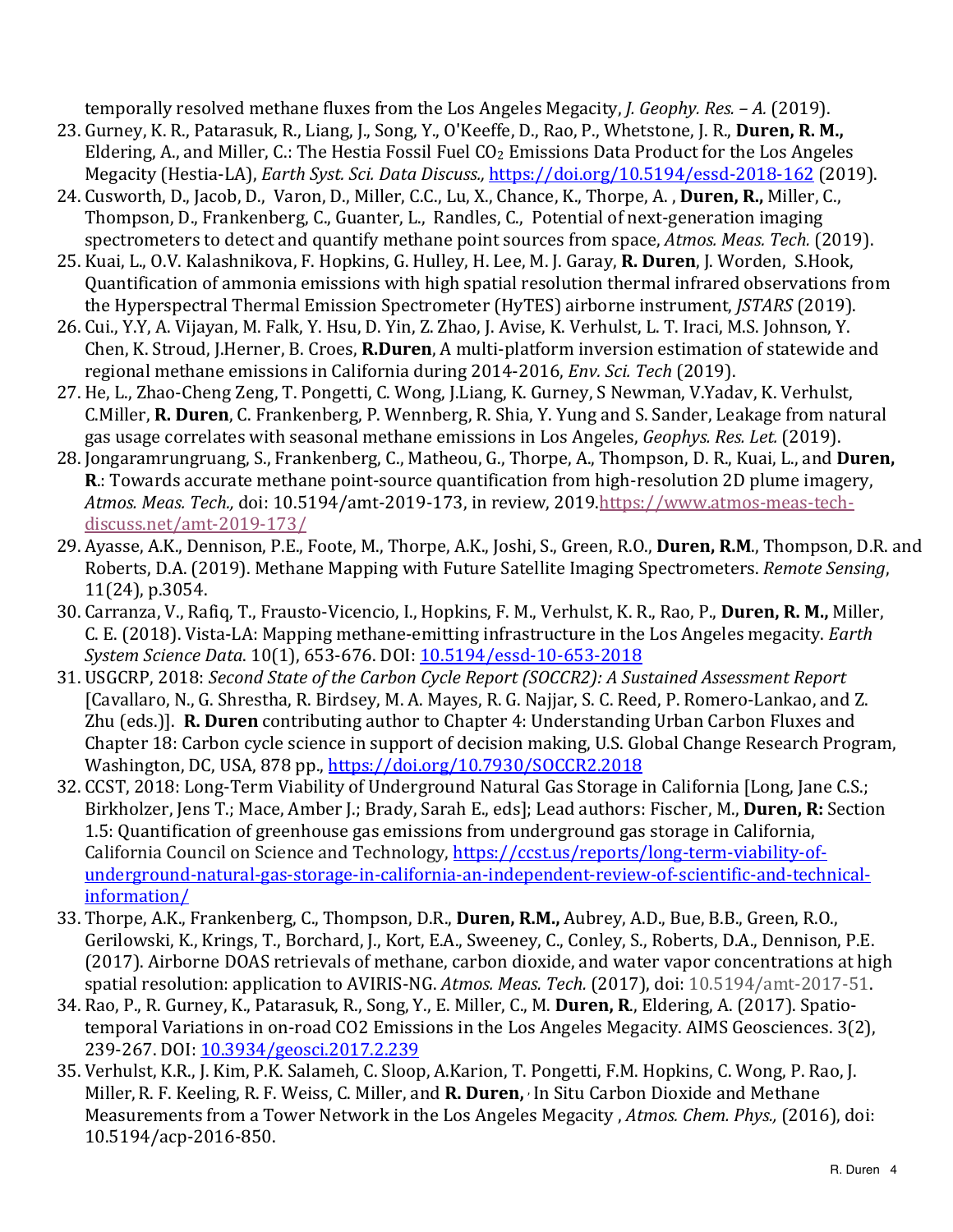- 36. Thompson, D.R., A. K. Thorpe, C. Frankenberg, R. O. Green, **R. Duren**, L. Guanter, A. Hollstein, E. Middleton, L. Ong, S. Ungar, Space-based Remote Imaging Spectroscopy of the Aliso Canyon CH4 Super-emitter, *Geophys. Res. Let.* (2016), doi: 10.1002/2016GL069079
- 37. Hulley, G.C., **R. Duren,** S.J. Hook, F. Hopkins, N. Vance, et al. (2016), High spatial resolution imaging of methane and other trace gas sources with the airborne Hyperspectral Thermal Emission Spectrometer, *Atmos. Meas. Tech.*(2016)*,* doi:10.5194/amt-2016-8
- 38. Wong, K. W., Pongetti, T. J., Oda, T., Rao, P., Gurney, Kevin. R., Newman, S., Duren, R. M., Miller, C. E., Yung, Y. L., and Sander, S. P.: Monthly trends of methane emissions in Los Angeles from 2011 to 2015 inferred by CLARS-FTS observations, Atmos. Chem. Phys. (2016), doi:10.5194/acp-2016-232
- 39. Ware, J., E. Kort, P. Decola, R. Duren (2016), Aerosol Lidar Observations of Atmospheric Mixing in Los Angeles: Climatology and Implications for Greenhouse Gas Observations, *J. Geophys Res – A, doi:* 10.1002/2016JD024953, 2016*.*
- 40. Hopkins, F.M., J.R. Ehleringer, S.E. Bush, **R.M. Duren**, C.E. Miller, C.T. Lai, Y.-K. Hsu, V. Carranza, J.T. Randerson (2016). Mitigation of methane emissions in cities: how new measurements and partnerships can contribute to emissions reduction strategies, *Earth's Future* (2016), doi: 10.1002/2016EF000381
- 41. Bloom, A. A., Lauvaux, T., Yadav, V., **Duren, R.,** Sander, S., Worden, J., and Schimel, D., What are the greenhouse gas observing system requirements for reducing fundamental biogeochemical process uncertainty? Amazon wetland CH<sub>4</sub> emissions as a case study, Atmos. Chem. Phys., doi:10.5194/acp-2016-325, 2016.
- 42. Kuai, L., G. Hulley, J. Worden, F. M. Hopkins, King-Fai Li, C. E. Miller, S. Hook, **R. Duren**, A. Aubrey (2016), Characterization of anthropogenic methane plumes with the Hyperspectral Thermal Emission Spectrometer (HyTES): a retrieval method and error analysis, Atmos. Meas. Tech., doi:10.5194/amt-2015-40
- 43. Feng, S., T. Lauvaux, S. Newman, P. Rao, R. Ahmadov, A. Deng, L.I. Diaz-Isaac, **R.Duren** et al. (2016) LA Megacity: a High-Resolution Land-Atmosphere Modelling System for Urban CO<sub>2</sub> Emissions, Atmos. *Chem. Phys.,* doi: 10.5194/acp-2016-143
- 44. Viatte, C., Lauvaux T., Hedelius J. K., Parker H., Chen J., Jones T., Franklin J. E., Deng A.J., Gaudet B., **Duren R.**, Verhulst K., Wunch D., Roehl C., Dubey M. K., Wofsy S., Wennberg P. O.,(2016) Estimating methane emissions from dairies in the Los Angeles Basin, Atmos. Chem. Phys.
- 45. Schimel, D., P. Sellers; B. Moore III; A. Chatterjee; D.Baker; J. Berry; K. Bowman; P. Ciais; D. Crisp; S. Crowell; S. Denning; **R. Duren**; P. Friedlingstein; M.Gierach; K. Gurney; K. Hibbard; R. Houghton; D. Huntzinger; G. Hurtt; K.Jucks; R. Kawa; R. Koster; C. Koven; Y. Luo; J. Masek; G. McKinley; C. Miller; J. Miller; P. Moorcroft; R. Nasser; C.O'Dell; L. Ott; S. Pawson; M.Puma; T. Quaife; H. Riris; A.Romanou; C. Rousseaux; A. Schuh; E. Shevliakova; C. Tucker; Y. Ping Wang; C. Williams; X. Xiao; T. Yokota, Observing the carbon-climate system, *B. Am. Meteorol. Soc.* (2016).
- 46. Gurney, K.R., P. Romero-Lankao, K. C. Seto, L. R. Hutyra, **R. Duren**, et al, "Track Urban Emissions on a Human Scale", *Nature* (2015)
- 47. Mullally, F., et al, Planetary Candidates Observed by Kepler VI: Planet Sample from Q1-Q16 (47 Months), *Astrophys. J. Suppl.* (2015), Volume 217, 2.
- 48. Keith, David W., **R. Duren,** and D. G. MacMartin (2014), Field experiments on Solar Geoengineering: An exploration of a representative research portfolio, *Phil Trans Royal Soc A, doi:* 10.1098/rsta.2014.0175
- 49. Hutyra, Lucy R., **R. Duren**, K.R. Gurney, N. Grimm, E. Kort, E.Larson, G. Shrestha, Urbanization and the carbon cycle: Current capabilities and research outlook from the natural sciences perspective, *Earth's Future* (2014), doi:10.1002/2014EF000255.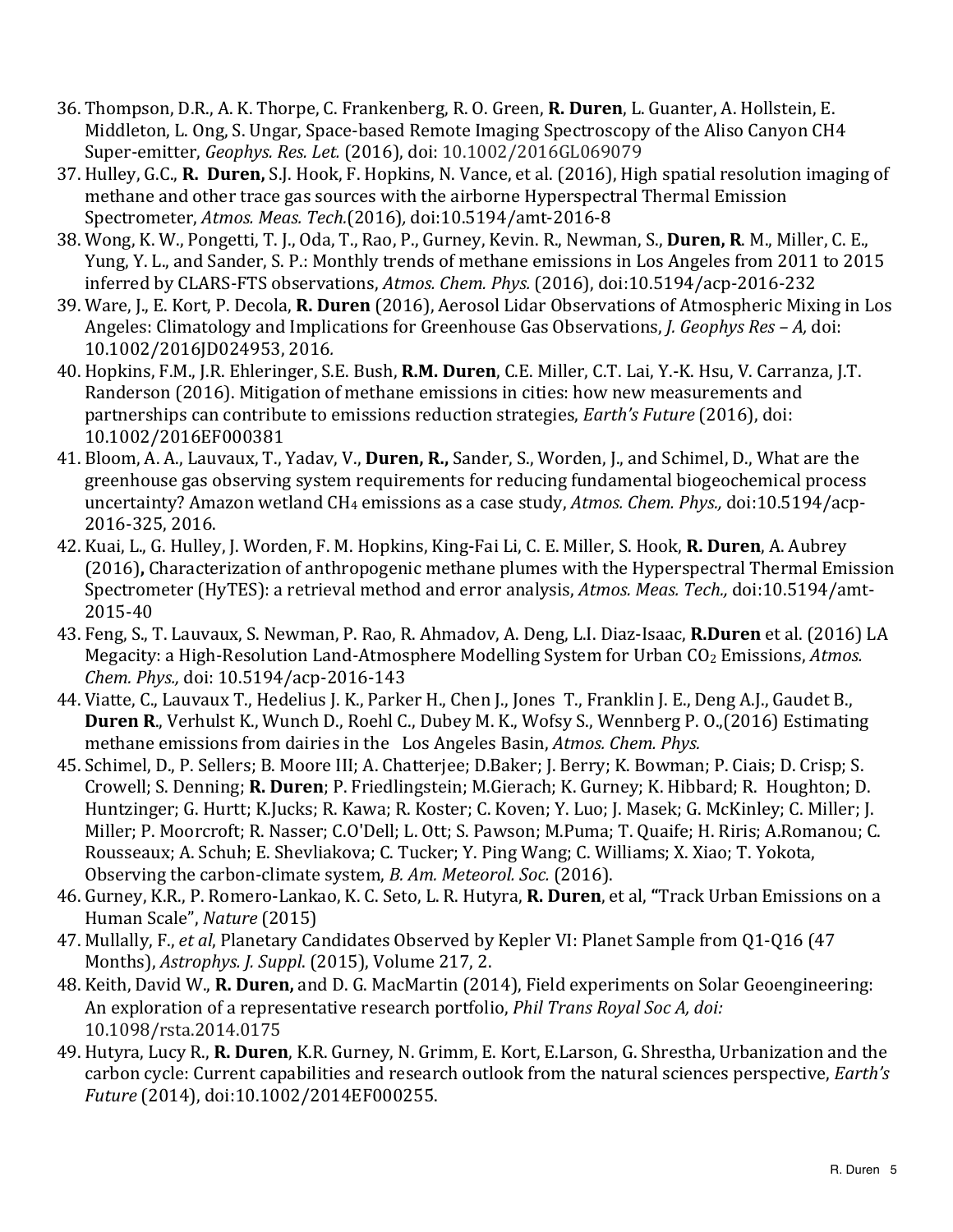- 50. Romero-Lankao, P., K.R. Gurney, K.C. Seto, M. Chester, **R. Duren,** et al., A critical knowledge pathway to low-carbon, sustainable futures: Integrated understanding of urbanization, urban areas, and carbon, *Earth's Future* (2014), 2, doi:10.1002/2014EF000258.
- 51. Wong, K.W., D. Fu, T. J. Pongetti, S. Newman, E. A. Kort, R. Duren, Y. Hsu, C. E. Miller, Y. L. Yung, S. P. Sander, Mapping CH<sub>4</sub>:CO<sub>2</sub> ratios in Los Angeles with CLARS-FTS from Mount Wilson, California, Atmos Chem Phys. (2014) 14, 17037-17066, doi: 10.5194/acpd-14-17037-2014
- 52. West, T.O., M.E. Brown, **R. Duren,** S.M. Ogle, R. H. Moss, Definition, capabilities and components of a terrestrial carbon monitoring system, *Carbon Management*, (2013) 4(4), 413-422, doi: 10.4155/CMT.13.36
- 53. Robock, A., D.G.MacMartin, **R. Duren**, M.W. Christensen, Studying geoengineering with natural and anthropogenic analogs, *J. Clim. Change* (2013), doi: 10.1007/s10584-013-0777-5.
- 54. P. Ciais, A.J. Dolman, A. Bombelli, R. Duren, A. Peregon, P.J. Rayner et al., Current systematic carbon cycle observations and needs for implementing a policy-relevant carbon observing system, *Biogeosci* (2013), 10, 11447-11581, doi:10.5194/bgd-10-11447-2013
- 55. E. Kort, C. E. Miller, **R. Duren,** W. Angevine, Surface observations for monitoring megacity greenhouse gas emissions: minimum requirements for Los Angeles, *J. Geophys Res* – A, 2013. doi: 10.1002/jgrd.50135
- 56. **R. Duren** and C. Miller, Measuring the Carbon Emissions of Megacities, *Nature Climate Change* 2, 560– 562 (2012). doi:10.1038/nclimate1629
- 57. **R. Duren** and C. Miller, Towards robust global greenhouse gas monitoring, *J. Greenhouse Gas Meas and Manag.* (2011). doi:10.1080/20430779.2011.579356
- 58. Farr, T.G., E. Caro, R. Crippen, R. Duren, S. Hensley, M. Kobrick, M. Paller, E. Rodriguez, P. Rosen, L. Roth, D. Seal, S. Shaffer, J. Shimada, J. Umland, M. Werner, The Shuttle Radar Topography Mission, *AGU Reviews of Geophysics* (2006).
- 59. **Duren, R.**, Verification and Validation of Deep-Space Missions, *AIAA J. Spacecraft and Rockets*, Vol. 41,  $No. 4(2004)$

# **SELECTED INVITED TALKS & PANELS**

- *United Nations Framework Convention on Climate Change, Conference of Parties, Glasgow, 2021*
- Methane Detection Technology Workshop, US EPA, 2021
- *United States House Space & Aeronautics Subcommittee,* testimony on NASA's Earth Science and Climate Change Activities: Current Roles and Future Opportunities, 2021
- *CH<sub>4</sub> Connections,* Understanding Methane Emissions from NG Systems, Ft Collins, 2021
- *American Geophysical Union,* Methane emissions from oil, gas, coal operations, San Francisco, 2020
- *AAAS annual meeting, California Methane Monitoring, Austin, 2018*
- *Gas Technology Institute,* Methane monitoring, Ft Collins, 2018
- *Gordon Conference on Climate Engineering,* Engineering Aspects & Outdoor Experimentation, 2017
- *National Academy of Science Polar Research Board, Arctic Climate Interventions, Washington, 2016*
- *DOE Workshop on Research Strategies on Oil and Gas Sector Methane Emissions*, Washington, 2016
- *AIAA Space Forum*, Earth Observations: Space and the Paris Agreement, Long Beach, 2016
- *American Geophysical Union,* Climate Intervention Research, San Francisco, 2015
- *AAAS annual meeting,* Geoengineering risks/challenges, San Jose, 2015
- *California Climate Symposium,* Megacities Carbon Project and CA methane, Sacramento, 2015
- *Bureau International des Poids et Measures meeting on Greenhouse Gas monitoring, Megacities Carbon* Project, Paris, 2015